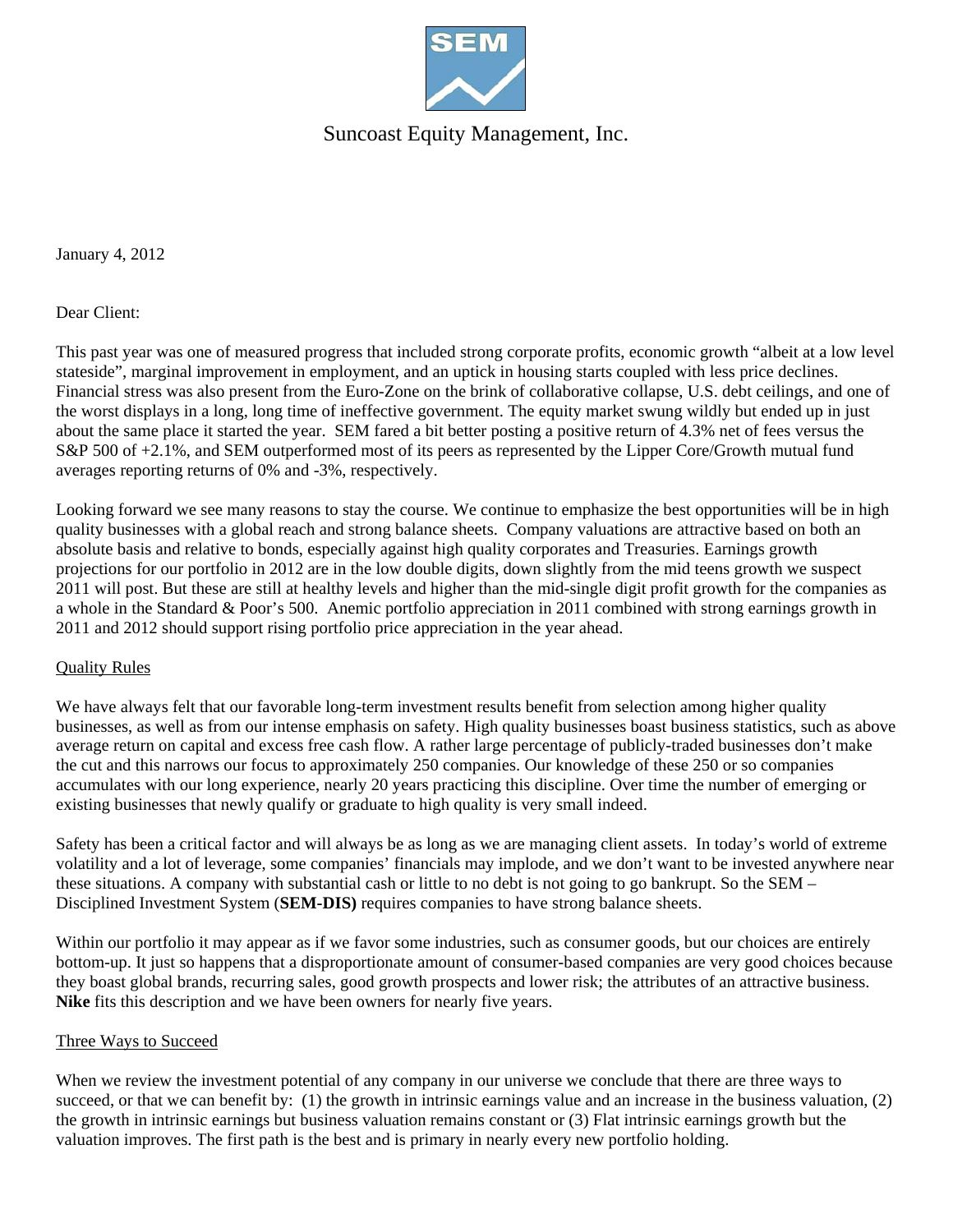Our foremost belief is that over time stock price follows earnings growth. Below are the earnings per share progress and average stock price for **W.W. Grainger,** (GWW), over the last decade, a SEM portfolio holding for nearly six years, **:** 

| Year                     | 2000    | 2005   | 2011e            |  |
|--------------------------|---------|--------|------------------|--|
| Earnings Per Share       | \$1.86  | \$3.68 | \$9.00           |  |
| Stock Price (Avg Hi/Low) | \$40.60 |        | \$62.00 \$158.77 |  |

So what is your first observation other than obviously SEM should have become an investor earlier on? Rising earnings result in higher valuations and good investment returns. Deeper analysis would also reveal that earnings growth at GWW is generated by modest amounts of incremental capital. If you own a business whereby the earnings grow, but it is only achieved alongside management continuing to raise capital by selling new shares in the company or borrowing more money, this will not work out well for early or later owners. This is why we seek companies that earn consistently high returns on capital and avoid companies whose returns on capital trends are at low levels or declining.

The next component is business valuation. Oftentimes the stock market is driven in the near to mid-term by fear, greed and other raw emotions, which we have today. This volatility will create a significant gap between a company's current stock price and its intrinsic value. Since we always seek the opportunity to buy high quality companies at a discount, let us go through an example. We usually focus our attention on detailed valuation yardsticks such as free cash flow yields, but for this example we will stick with the more familiar price-to-earnings ratio (P/E). We look at this from three perspectives by comparing the current P/E ratio to (1) the company's own history under a similar growth environment, (2) other companies we can own or the market benchmark, (3) other investments such as fixed income. We will utilize SEM holding **Abbott Labs** (ABT), which we have owned since 2008, to illustrate this business valuation concept:

| <b>Abbott Labs</b>              | <b>Earnings</b> | <b>Price to</b>       |  |
|---------------------------------|-----------------|-----------------------|--|
|                                 | Growth          | <b>Earnings Ratio</b> |  |
| <b>Current Year</b>             | 8.2%            | 11.1                  |  |
| 10 year average                 | 9.0%            | 18.2                  |  |
| S&P 500 current p/e             | 6.0%            | 12.3                  |  |
| AA 10-Year Corporate Bond Yield | 3.5%            | 28.5                  |  |

From the above table our first focal point is that ABT has grown its earnings at an average annual rate of 9% over the last ten years and it is projected to grow earnings at a similar rate of 8.2% in 2012. Over that same ten year time period ABT's stock has sold at an average p/e ratio of 18.2x, but today it is selling at only 11.1x, a considerable discount to its ten year historical average. ABT is also currently selling at a P/E ratio that is slightly below the market and our analysis concludes that it is an above average company. ABT, with an earnings yield (the reciprocal of its P/E ratio) at 9%, is a much better value than the AA 10 year bond which pays only 3.5%. So for every \$1 we invest today we earn 9 cents on our ABT investment versus 3.5 cents for the AA 10 year. All three measures support ABT as an attractive investment.

Of course our work is not complete by simply looking at the quantitative side of the equation. We put much work and importance into analyzing the qualitative attributes of the company and its business advantages.

### Are you kidding me?

Our remarks last quarter proposed that "change is gonna come" and evidence keeps building toward that path. Along the journey we can't help but poke fun at the Government buffoonery. Following on the heels of the debt ceiling debacle in August, the "Super Committee" got nothing accomplished. We closed the year with the drama of the two-month extension of a payroll-tax break. Should decisions involving a two month extension be celebrated? News reports revealed that the basis for approval was that the Republicans feared the party would suffer in the 2012 elections if the tax break was not approved. Sounds like a solid business decision to me. These politicians have created a global embarrassment and it goes